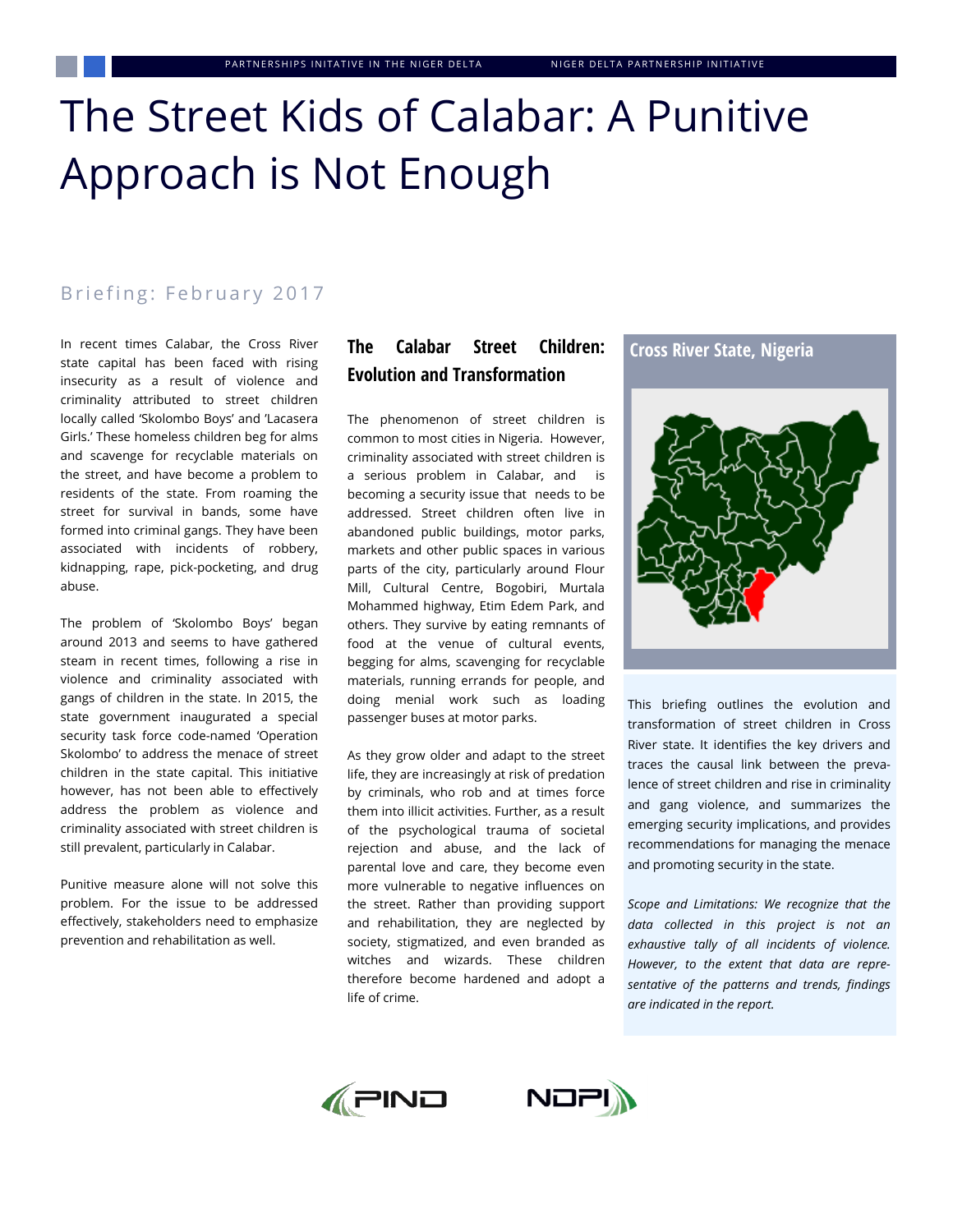

# **Figure 1: Geographical Concentration of Criminality in Cross River**

# **Gang Violence and Criminality (2009-2012) Gang Violence and Criminality (2013-2016)**

From 2009-2012 violent criminality was mainly concentrated around the city of Calabar. From 2013-2016, there were almost three times as many incidents of gang violence and criminality reported across a wider geographic spread in the state

# **Key Causal Factors and Drivers**

The phenomenon of street children is connected to factors as beliefs in child witches, dysfunctional homes, child trafficking, urbanization, and forced migration.

Misfortunes in families may be superstitiously blamed on children, especially those with disabilities or other unusual characteristics. In such cases they can be taken to churches and traditional healing homes where they are often branded as witches and wizards, then mistreated and abandoned on the street.

A number of the children are products of broken families and dysfunctional homes where their parents or guardians either cannot or will not care for them. Others are either orphaned or run away from home to escape violence and abuse.

Some of them were trafficked from rural communities to cities by relatives and child trafficking syndicates for child labour and commercial sex. Traffickers often coerce



# **Figure 2: Gang Violence and Criminality in Cross River 2009-2016**

Trend shows increased fatalities associated with gang violence and criminality in 2016.

*Data sources: Nigeria Watch www.nigeriawatch.org and www.acleddata.com , CIEPD, P4P, etc. integrated on P4P Peace Map.*

children away from parents in rural communities with the promise of paid services or apprenticeship in the cities.

Further, the increase in the number of street children and their involvement in criminality is also connected to urbanization, as well as internal displacement resulting from recent communal conflicts, particularly in Odukpani, Abi, and Yakurr LGAs.

The annual Calabar carnival has also been identified as a factor. The demand for child labour including teenage sex workers is reportedly in high demand by pimps, drug dealers and brothel owners during the annual festival. Such children may eventually end up on the street where they fend for themselves and gain a sense of belonging by bonding with other children. Some of them have been reportedly involved in gambling, drug abuse, robbery, kidnapping, and sexual violence.

PIND 2 NDPI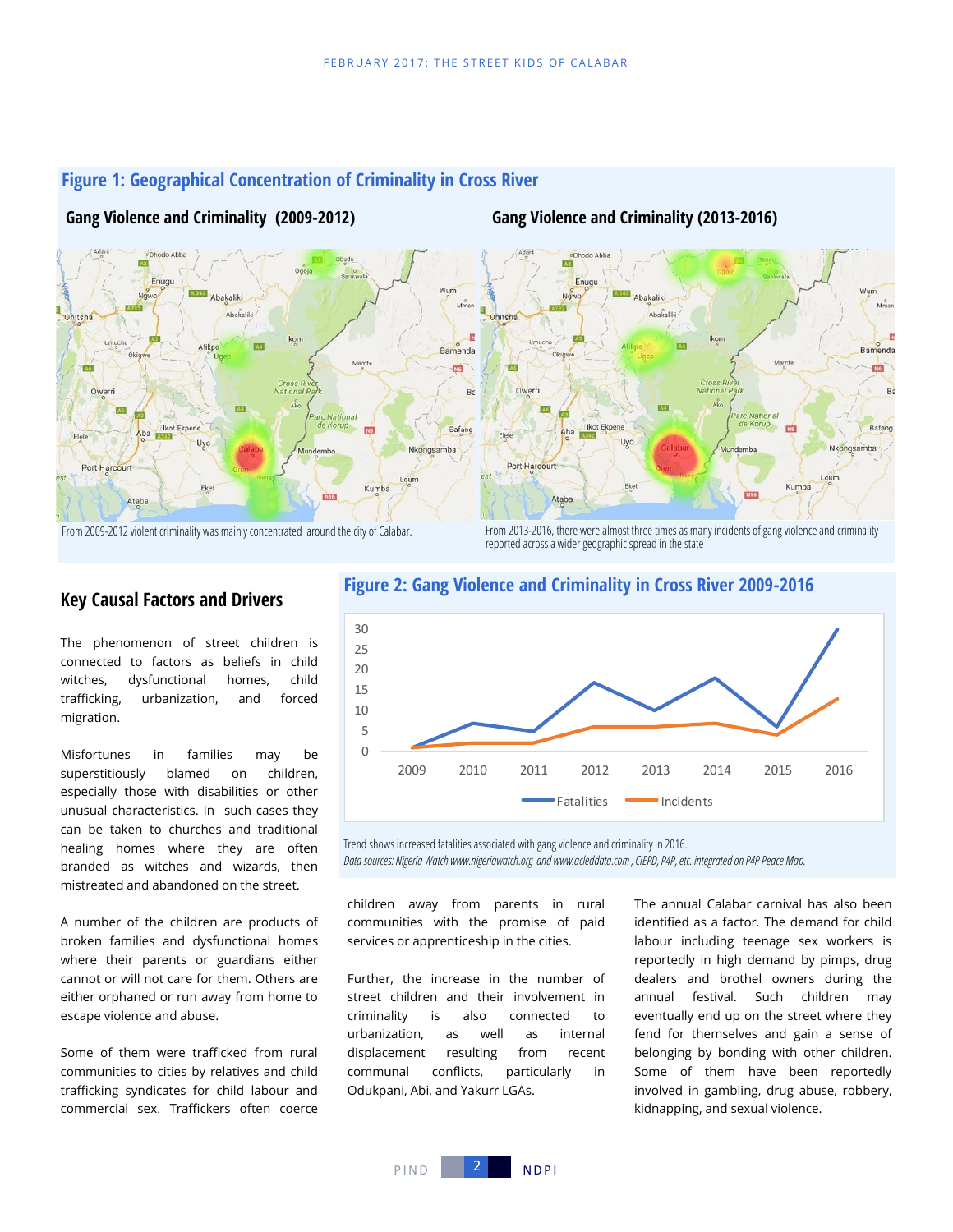# **The 'Skolombo' Boys and 'Lacasera' Girls**

A key criminal manifestation of the challenge of street children in the state is the emergence of gangs known as 'Skolombo Boys'. These are children who took to a life of crime and violence after years living on the streets. The oldest among them are teenagers, and they move in large numbers with guns, knives, machetes, and other crude weapons with which they attack and rob residents. They have also been linked with incidents of kidnapping, rape, cult clashes, and political violence during the 2015 general elections in the state.

The 'Skolombo' phenomenon reportedly started in 2013 when some of the street children formed into gangs of criminals and cultists. It is largely one of the fallouts from rival cult wars which were frequently fought on the streets. As clashes among rival campus-based cults spilled into the streets, cult groups started establishing street wings and enlisting street children as foot soldiers in their supremacy battles for relevance and territorial expansion. These set of street children became known as the 'Skolombo Boys.,' which is reportedly a derivative of the phrase 'Obtain by Force' in local slang.

As cult gangs increasingly relied on these children, the street life has become a gateway to membership of such fraternities as Maphites, Vikings, and Black Axe as each group established their own street wings as junior members - Junior Vikings, Junior Black Axe, Blackskins, Skyloo, and others. The

situation however reportedly degenerated during the build-up to the 2015 general elections, as cult groups recruited more street children to intimidate or attack opponents of their political patrons. In the aftermath of the elections, the 'Skolombo boys' became deeply involved in other criminal activities including robbery, kidnapping, drug abuse, and sexual violence.

The most sexually active among the female street kids are locally referred to as 'Lacasera Girls'; named after a popular soft drink. They are reportedly so-called because it is generally believed that all it will cost a man to have his way with these girls is to offer them a bottle or money to buy one. The girls are engaged in prostitution and drug abuse. The demand for street girls is reportedly high among pimps, brothel owners, child traffickers and drug dealers in the state.

Some of the girls are reported to have been raped by male street kids and older men who attack them on the street at night. They are at a high risk of contracting sexually transmitted diseases including HIV/AIDS and getting pregnant. Often, babies from such pregnancies are abandoned or sold to child traffickers. Some of the 'Lacasera girls' are reportedly involved in child trafficking as they are contracted by operators of 'Baby Factories' to get pregnant and produce babies for sale to clients.

## **Implications**

The issue of street children has implications for the socio-economic development and security in the state. It is a social problem that has progressively become a security challenge.

First, the stigmatization and negative perception of the children by society, as well as the harassment they face in their daily life inclines them towards anti-social behaviour including involvement in criminality and violence. They are reportedly subjected to physical abuse by law enforcement agents and criminal gangs. They are frequently detained by the police who arrest them on such offences as homelessness, loitering, or petty theft.

Many of these children have been drawn into criminality by circumstances beyond their control. They may be orphaned or otherwise unattended to by parents and guardians. They may be working in menial jobs under dangerous conditions, which adversely affects their health and social development.

As children without formal education or socialization at the family level, they are likely to face an unstable future, and end up as outcasts. Those who are able to survive through childhood into adulthood become traumatized and criminalized. Then they, in turn, oppress and victimize other children, creating a vicious cycle of child abuse, violence and criminality.